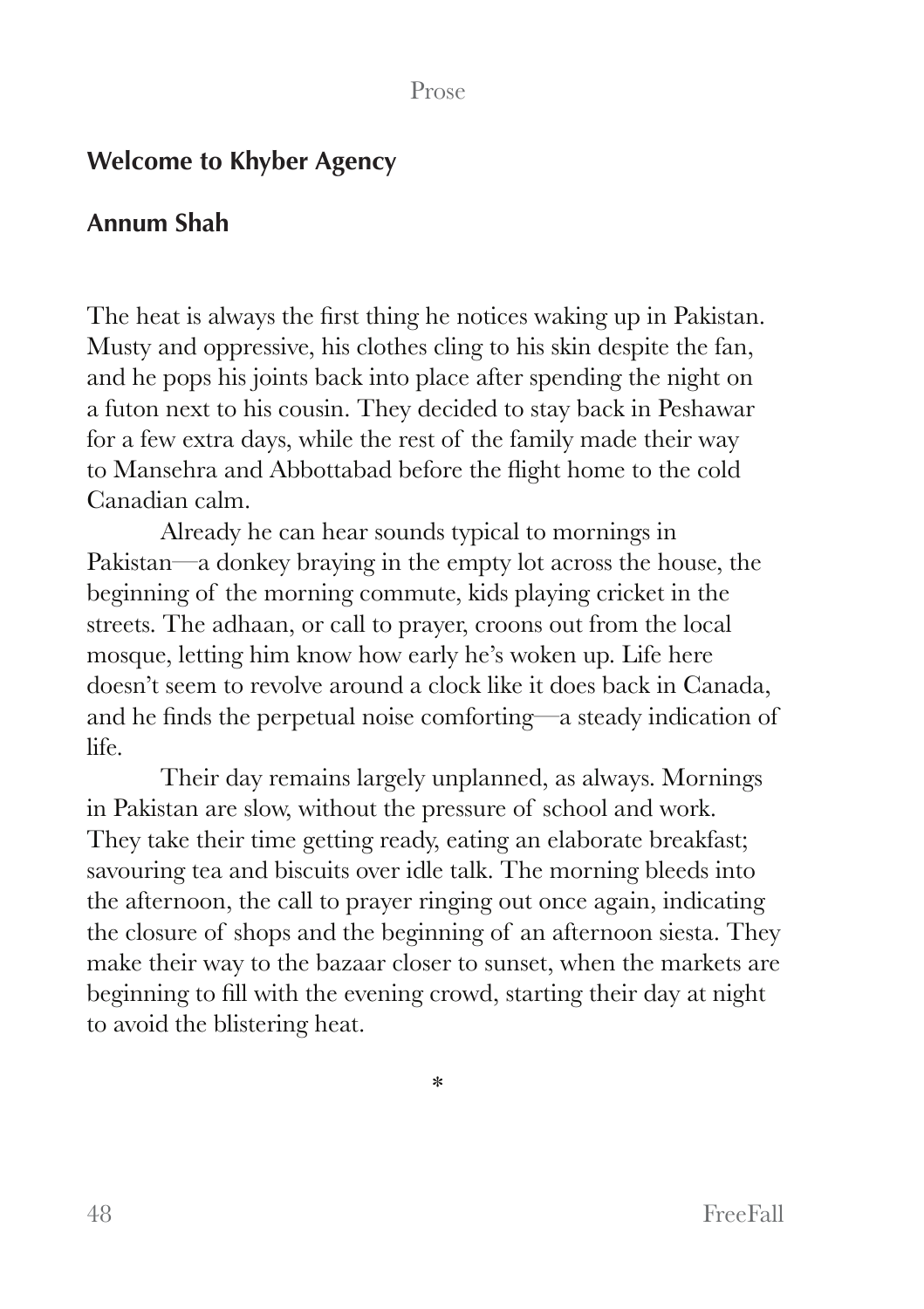The bazaar is typical to Pakistan, but Peshawar has always had its own flavour. A massive tent covers the tables, and vendors sell anything from housewares and clothing to army surplus material of dubious origin. The dwindling light of the sun softens the bustle of bazaar as they weave through endless alleys, trying to find hidden gems to take back home.

Safwan lets his hands run over loose fabrics, brightly coloured silks and cottons, over the hand-woven kachines, their warm wool meant to keep out the harsh winters of northern Pakistan. The chemical scent of clothes-dye mixes with that of corn cooked in sand, the heady scent making his head spin momentarily. Shopkeepers beckon him with promises of luxurious goods—best in the land!—and he smiles at the ones that call him bahisaab, a word that speaks to their brotherly bond, while also reminding him of his position as superior—saab*,* sir. It feels foreign being addressed with that type of respect; no word in English has the same intonation— "Yakeen karein memsahiba*,* believe me ma'am, you won't find better quality than this. I guarantee," the shopkeeper is telling his mother.

The power splutters, flashes, and finally dies out while they're looking for housewares, his mother bartering with the shopkeeper, while his little sister tries on rings at adjacent stalls, the chooriyan on her wrists clinking amidst the din. There's a collective groan as the market goes dark, and Safwan hears his sister call out, afraid in the sudden night.

"Bahi? Bahi, where are you?"

He thinks it's a bit pointless for her to be calling out with "brother," in a market where anyone would respond to the term. Safwan finds her hiding at a jewelry stall, her tense face illuminated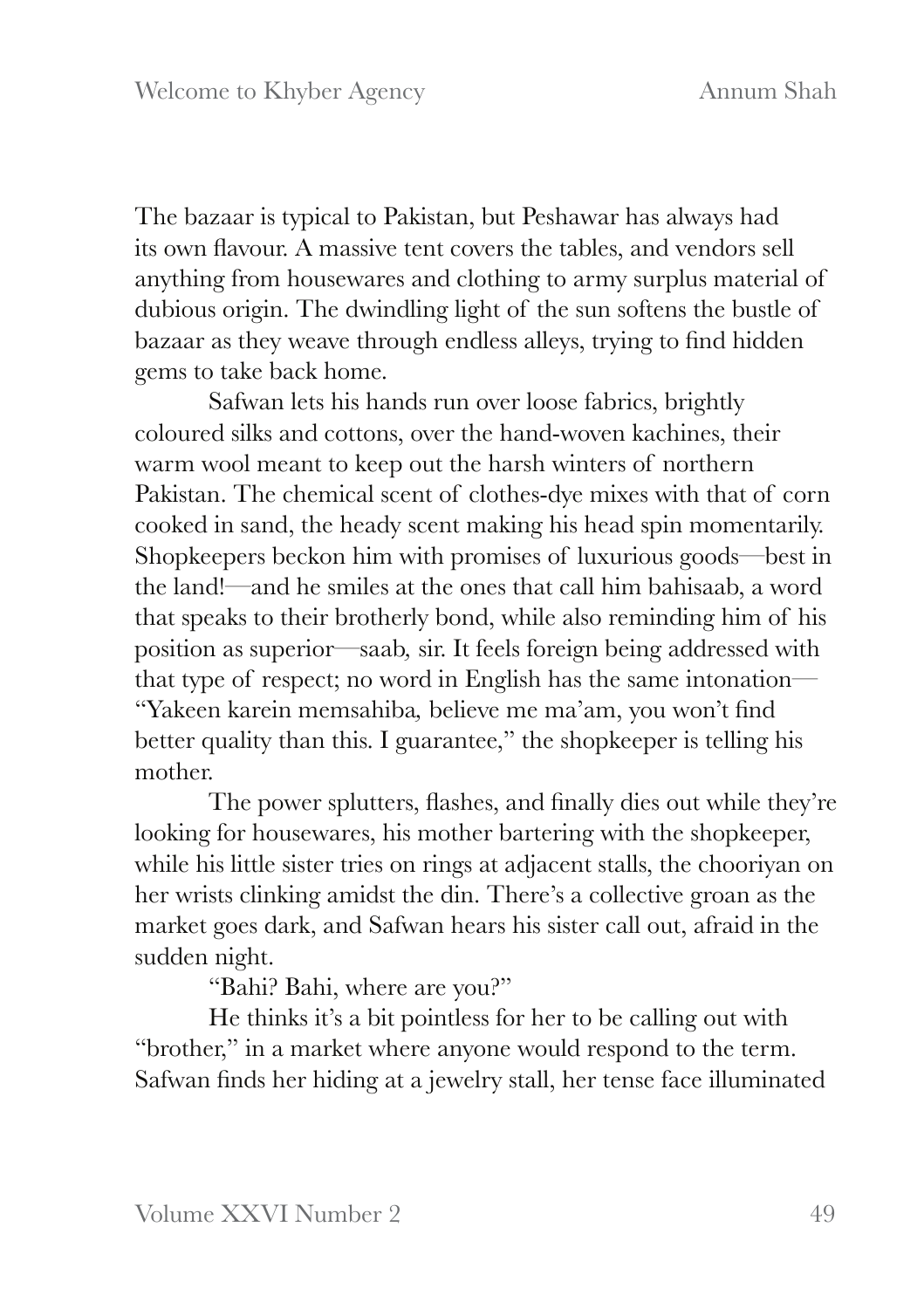Prose

by the soft glow of candles. He scolds her for the inconvenience she caused, and brings her back to the stall they were originally at. The shopkeeper has put up a small gas lantern and insists they sit down for a cup of Kashmiri chai, showing off the "fine china" he's trying to sell. The tea is sweet and reassuring under the starry sky. The lights may go out every few hours, the bazaars are crowded, and the heat a constant, but Safwan feels at home in the dusty landscape.

As they head home that night, Safwan notices a sign, an unimpressive and simple *Welcome to Khyber Agency, keep to the left,*  hidden from view by rickshaws and busses piled with people. He points it out to his cousin Alim.

\*

The next day, Alim and Safwan wake early for one last trip to the bazaar. They wander past the wares quicker than yesterday. This time Alim points out the sign *Welcome to Khyber Agency, keep to the left.* Welcome to no-man's land, enter at your own risk. The bazaars across the border couldn't be that different, they reasoned. He and Alim cross into Khyber Agency, the promise of adventure circumventing any sense of self-preservation they have. The Agency is a tribal area, technically administered by the government of Pakistan but they know that police have no jurisdiction there, and that no one would come to their rescue should something happen.

Still, they make their way across, no questions asked by the guards, no papers needed.

Safwan feels his pulse increase slightly as they take in the Khyber Agency bazaars in front of them. Where Peshawar is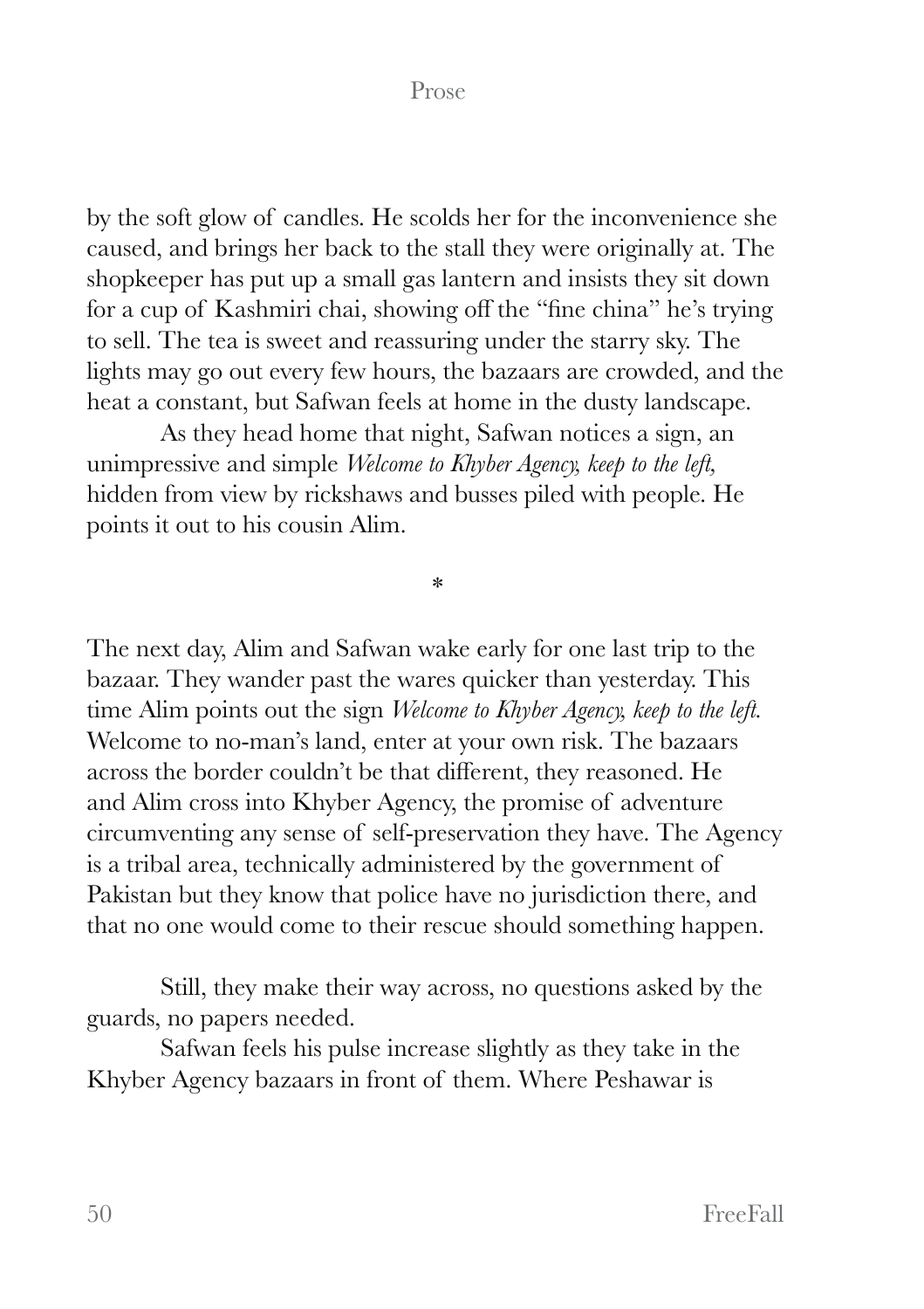pulsing with life—women shopping, kids playing, shop vendors yelling—Khyber Agency is somber, no women in sight, no bright tapestries or signs, clearly disconnected from the rest of Pakistan.

He's struck especially by the lack of women ten feet across the border. It's hard to tell whether it's deliberate or not, but Safwan thinks maybe there just isn't a reason for them to be there. He see an image of his little sister calling out bahi on this side of the border, lost and afraid. Her call to help forgotten in the distant hills that surround them.

They pass shop after shop selling illicit goods: cars, guns, food, and clothing. Army goods, likely stolen, line the shops. Hidden away, for those who are looking, drugs—opium and heroin as available as gol gappai and jalebian in Peshawar. Khyber Agency is a hub for smuggled goods, stored, sold or traded by men, shops and merchants making no move to hide their bootlegged goods.

They pass a sales-lot full of cars, hidden away from the Peshawar border enough to not raise suspicion. It's obvious to him that the cars are stolen because of their different models, mostly large Jeeps suited to the terrain line the rows, interspersed with smaller makes.

Not your average Toyota dealer, Safwan thinks, brain trying for levity.

The bazaar lacks the seedy feeling of black market trade everything here is done out in the open—making it even more dangerous for a couple of obvious foreigners. It dawns on Safwan that if they were killed here no one would come for them. Safwan wipes his sweaty palms on his pants, mind cycling through the few words of Pashto he knows—"help" isn't one of them.

Within a few feet, the world has changed.